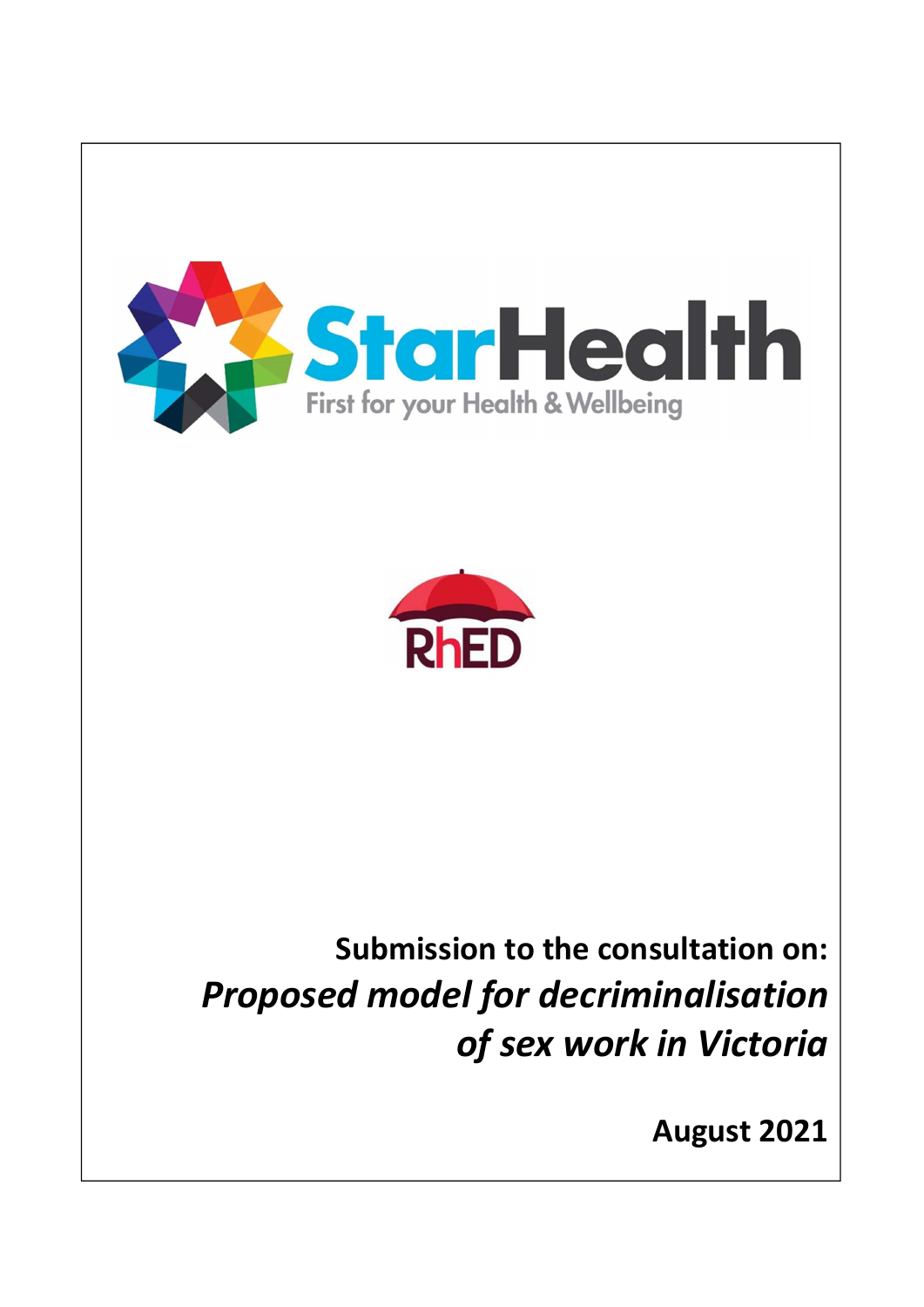



To the Department of Justice and Community Safety,

Thank you for the opportunity to provide a submission to the consultation on the Victorian Government's proposed model for decriminalisation of sex work in Victoria, which responds to Fiona's Patten's review.

Star Health is a major provider of primary health and community services across the inner and middle south of Melbourne. Our Resourcing Health and Education (RhED) program provides services for the sex industry across the whole of Victoria. The team provide site based and outreach services, in collaboration with relevant programs and agencies. Star Health is committed to respecting and reflecting the needs of the sex industry and actively promoting the rights of sex workers through the RhED team.

Star Health strongly supports the decriminalisation of sex work in Victoria. Ultimately, decriminalisation will result in better protections and freedoms for sex workers across the State. Our submission, attached below, has been developed in consultation with sex workers. It outlines several suggestions which Star Health believes are crucial to the meaningful and successful implementation of this landmark reform, particularly in ensuring that the principles of the review are translated into practice through the new legislative framework.

Importantly, our submission advocates for the proposed model to be extended to a full decriminalisation model, removing any remaining criminalisation of sex work. Any criminalisation of sex work that remains will reduce the likelihood of sex workers, some of who are the most vulnerable workers, reporting violent offenders and crimes committed against them in their workplaces to police. It also diminishes their opportunities to access peer support groups and education. Removing any elements of criminalisation will remove barriers to these workers accessing important health and support services, reporting offences and accessing the justice system if needed.

Finally, to ensure the successful implementation of this reform, it is important to acknowledge and prepare for a significant anticipated increase in demand for sex work support services such as RhED that these reforms will precipitate. Whilst it is not anticipated that the size of the sex industry will increase, it is anticipated that there will be higher engagement from communities who have not accessed RhED's services historically as a result of their work being criminalised, or who may be more isolated due to their geographical location (e.g. rural or regional areas of Victoria). It is also anticipated that a large proportion of the cohort will be from migrant backgrounds.

Star Health will continue to work with the Victorian Government to ensure that public health and safety are promoted and enhanced for the sex work industry, through the implementation of these important reforms and beyond.

If any aspect of this submission requires clarification, please contact me at the Star Health office on (03) 9525 1300.

Yours sincerely,

 $765$ 

Damian Ferrie Chief Executive Officer Star Health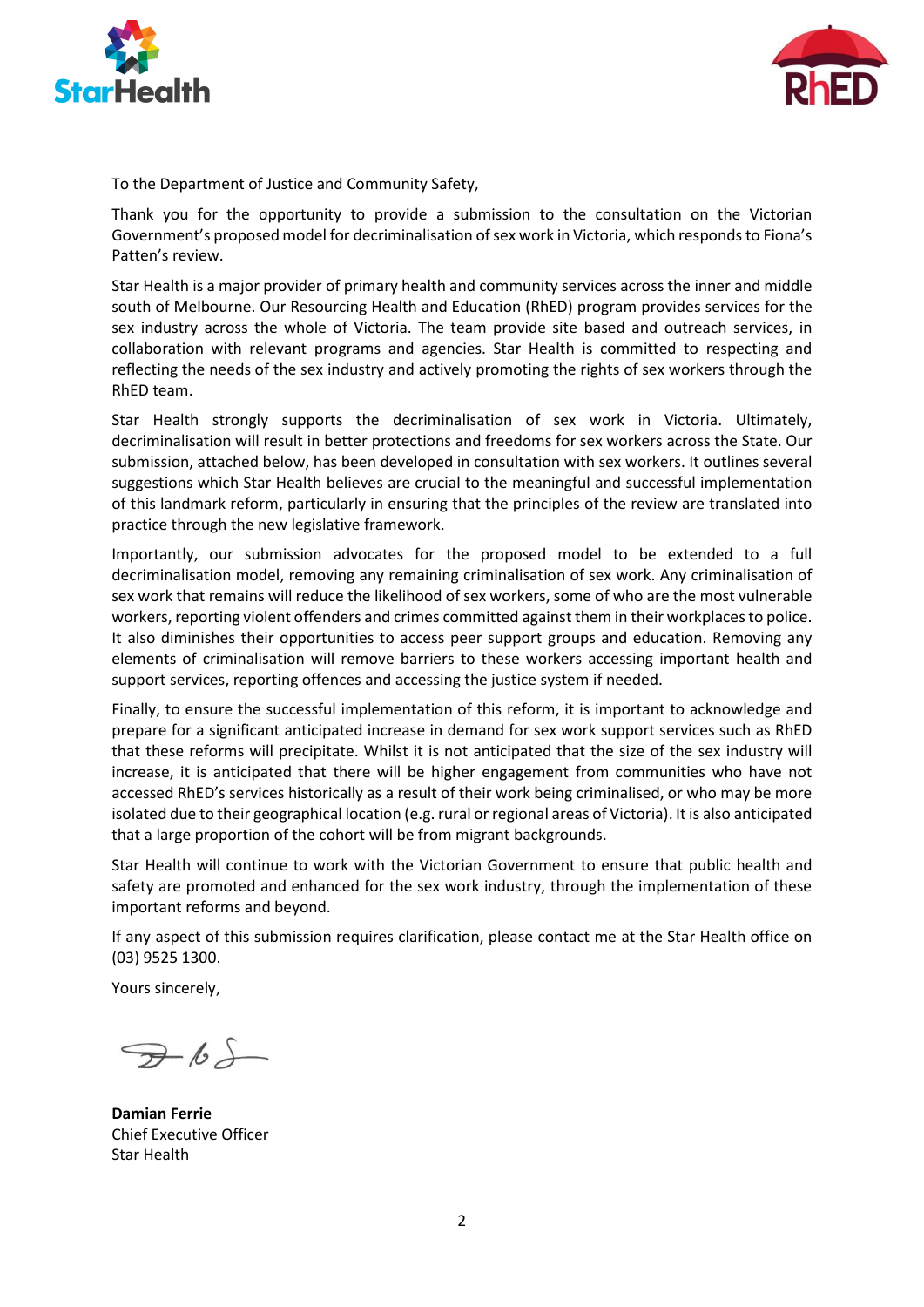



# Responses to consultation questions

# 1. How can the Victorian Government support the sex work industry to achieve better outcomes for sex workers and industry?

a) Commitment to a full-decriminalisation model

Any model that continues to partially criminalise street-based sex workers isn't in line with a fulldecriminalisation model (which is the model recommended by Amnesty, The Lancet and the WHO). There is no evidence that decriminalising street-based sex work leads to soliciting taking place near institutions of concern. Rather, evidence suggests that sex workers prefer to conduct their work away from these areas, discreetly and in areas already familiar to them. Continuing to criminalise areas of street-based sex work risks creating another two-tiered (legal and illegal) industry and may perpetuate ongoing stigma by the broader population due to ongoing police regulation. Street-based sex workers represent a more vulnerable cohort within the industry and achieving better outcomes for these workers would include full decriminalisation with harm minimisation strategies in place. The removal of all criminalised areas of street-based sex work will enable workers to access health and support services, report offences and dissolve barriers to seeking justice if necessary.

b) Dedicated industry-specific liaison officers

Ensure there are specific liaison officers/teams within particular regulatory units such as Worksafe and Victoria Police (Sex Industry Coordination Unit) who are well versed in understanding the particular barriers and issues for the sex industry. Precedent has been set within Victoria Police for this with the dedicated GLLO's/LGBTIQ liaison officers. Sex work needs be included in Worksafe Victoria's 2030 strategic response. There needs to be clear and consistent working relationships between brothels, massage parlours, escort agencies and Worksafe Victoria. There needs to be enforcement of the three basic employee rights: the right to know, the right to participate and the right to refuse unsafe work. It is essential that the same level of protections that are afforded to other workplaces are extended to the sex industry.

c) Mandatory training for the industry

Managers of brothels, massage parlours and escort agencies must have consistent training and knowledge of regulations that impact their conduct, their relationship with employees and their responsibilities in providing safe, healthy workplaces. This includes having a thorough knowledge of anti-discrimination, equal opportunity and occupational health and safety legislation. Employers need to ensure all public health measures are in place to protect the health and human rights of all staff, clients and the general community. Sexual assault agencies such as CASA, RhED and peer organisations are well placed to conduct this training in collaboration with other peak industry bodies - where required.

Industry-specific training also needs to be provided for owner/operators, reception staff and sex workers on responding to sexual assault. Sexual assault includes stealthing (the non-consensual removal of a condom during otherwise consensual sexual contact, or a deliberate failure to use a condom, without the awareness of one's sexual partner, despite an agreement to use a condom being made). Clients who participate in stealthing, or harass, threaten or are otherwise violent towards workers as well as clients who film workers without their consent need to be banned. Owners need to be reassured/informed that banning clients and reporting sexual assaults are not going to negatively affect their business and that it is their responsibility to provide a safe working environment for sex workers which includes denying service to clients who have assaulted, threatened or abused any staff. There also needs to be employment and privacy protection for workers who need to report their employers for unlawful behaviour.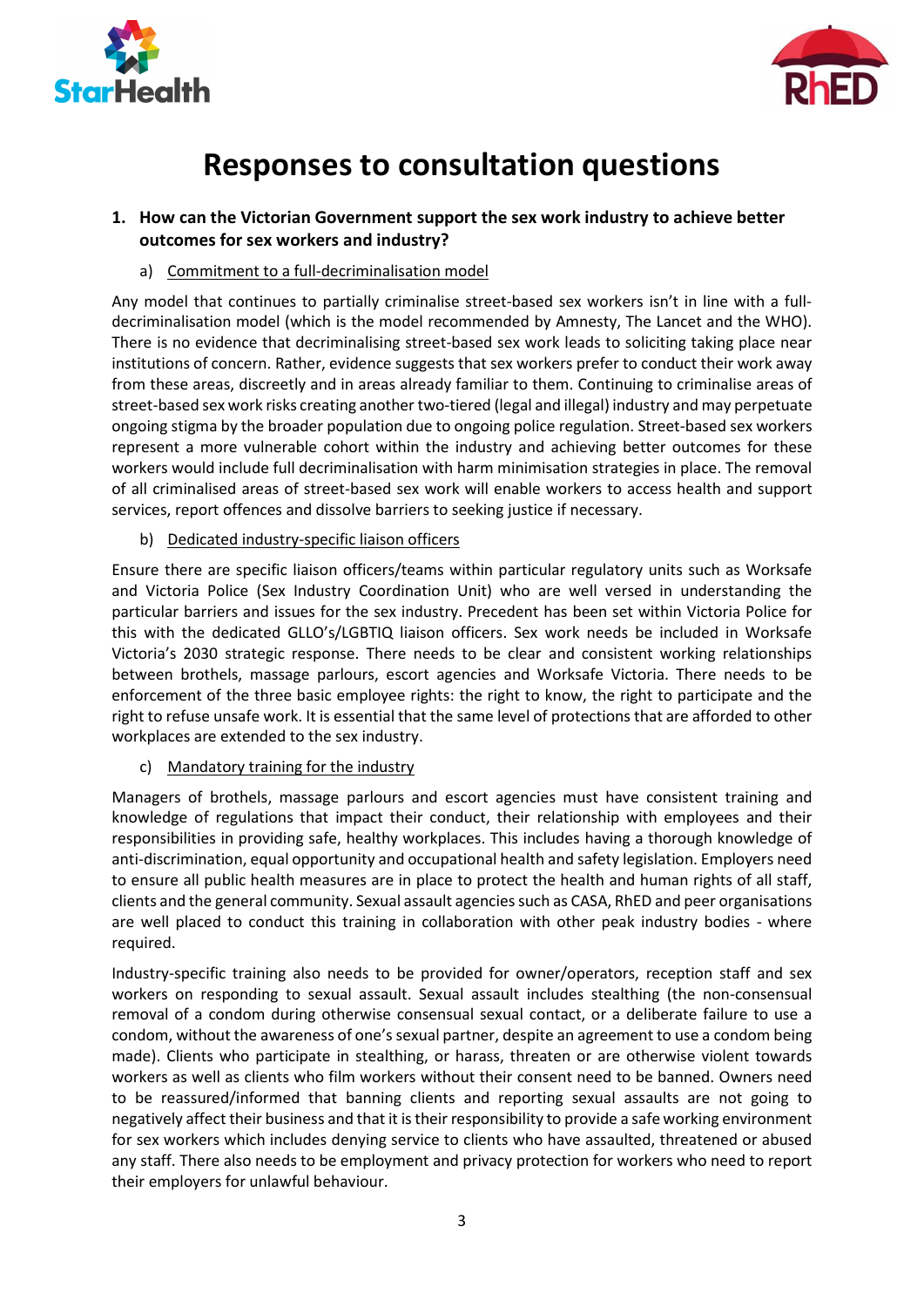



#### d) Increase funding to RhED in order to support growth in demand

RhED will continue to be an asset in the sex industry as it is the funded health promotion agency to the sex industry; however, it will require more resourcing given the changing landscape that will unfold in a post decriminalised environment. This factors in the growth in the number of sex work businesses that become legal. That is, it is not envisaged that the overall size of the sex industry will increase; instead, several sex work businesses that currently operate illegally will become legal businesses under a decriminalised model. These businesses will become more accessible (to RhED and the community service system more broadly), and require training to be compliant. Such training could help restore relationships and reduce stigma. This could also improve sex workers willingness to seek police assistance in emergency situations, as these programs could help build trust. It also means that sex workers may then become more likely to seek medical, emergency and other care and support when required.

#### e) Widespread and readily available information on sex work in English and other languages

Sex work information needs to be more widespread and readily available to reflect the cultural diversity within the industry. This will help ensure sex workers and employers are familiar with their rights and what to do if these are breached.

Specialist services, in particular health and harm reduction education services, should be allowed greater access to those working within this industry. Services and strategies will be more effective and be able to provide greater support to sex workers if the industry is visible. Services need to be adequately resourced in order to deliver this.

Support unionisation of the industry  $-$  to protect pay grade entitlements and to help establish awards/align to existing awards.

#### f) Removal of three-monthly mandated STI testing

Laws should not contain requirements for prescribed sexual health testing for sex workers. This stigmatises people who work in the sex industry. Instead, they should state adherence to clinical guidelines which should be established for sex worker testing. Such guidelines would take into account the risk associated with various sexual practices.

Different sex workers provide different sexual services which represent varying degrees of risk of transmission of infection. It is important that legislation reflects the importance of health concerns including testing and treatment of sexually transmissible infections within World Health Organisation guidelines. Legislation does not need to mandate the frequency and types of tests that sex workers undergo. Instead, clinical guidelines specifying testing regimes for particular STIs and risk activities would enable health professionals and sex workers to make informed decisions relating to the most appropriate testing regime for an individual worker.

Placing STI and health concerns of the sex industry within enforceable occupational health and safety codes would protect workers and ensure that their workplaces promote the highest possible health and safety standards.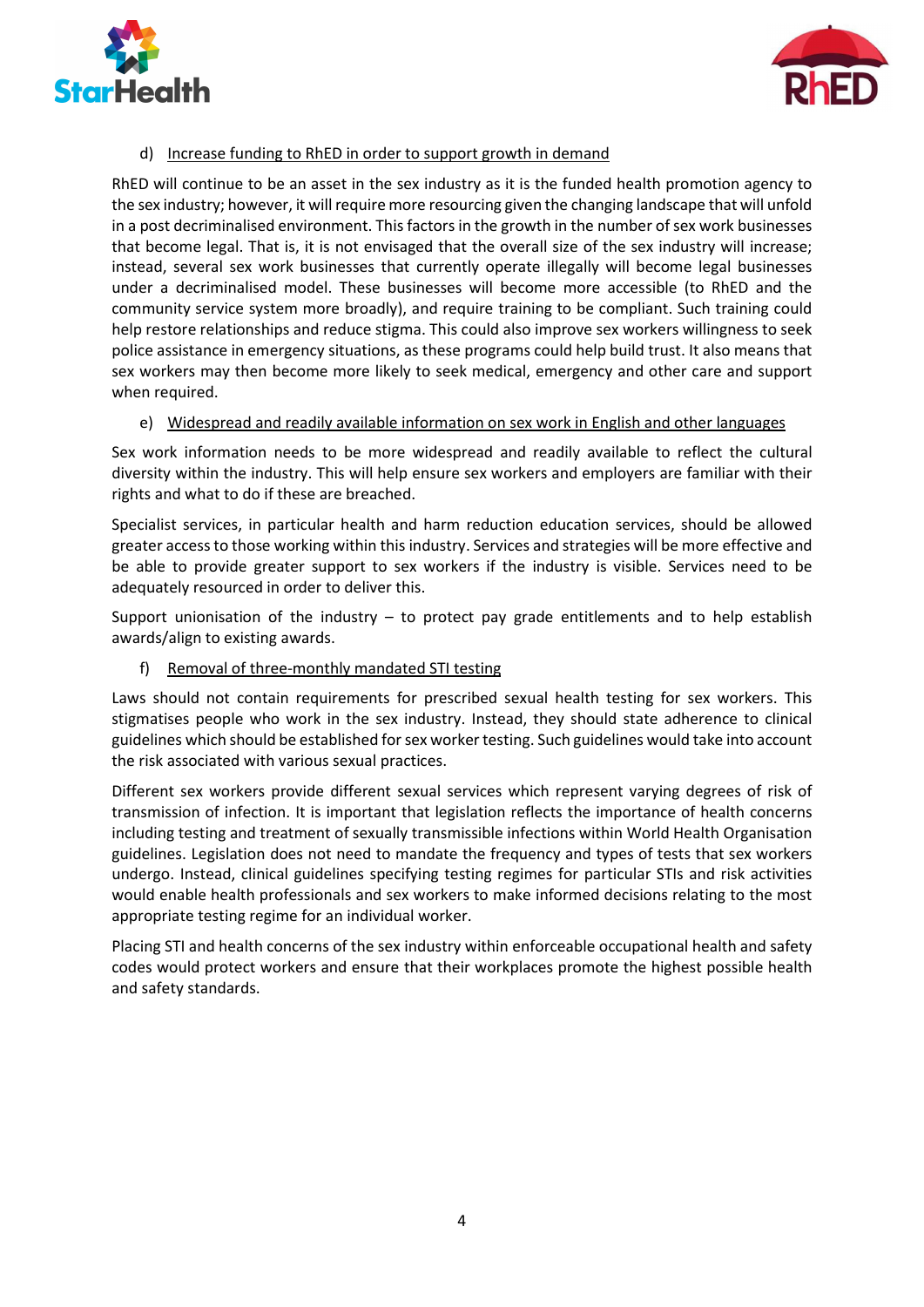



# 2. What can the Victorian Government do to promote understanding of the changes involved in the decriminalisation of sex work?

Widespread, peer-led education and training programs to divisions responsible for responding to sex industry workers – e.g. Worksafe, local councils, Victoria Police, medical bodies and other community groups and services all with the aim of stigma reduction. The industry needs to be recognised in accordance with any other labour trade in terms of regulatory oversight, and not singled out or perceived as more unsafe than other forms of work.

Broader Government public health campaigns to raise awareness, de-stigmatise and educate the broader public is recommended to ensure wide recognition and understanding of sex workers rights. Translations of all campaigns is also recommended in order to reach migrant and multicultural sex worker communities to ensure they are aware of the changes and their rights as sex workers.

# 3. To enable the decriminalisation of sex work, changes will need to be made to planning controls. This is set out in the discussion paper. This could include changes to where sex work businesses can operate. What are your views on these changes?

#### a) Acknowledgement of relevance of existing legislation/laws

Star Health believes that sex work premises and residential places of work would need to meet the same requirements that are in place for other businesses, including home-based businesses. They would need to comply with noise restrictions, parking requirements and obscene exposure laws. Such laws and legislation exist already, e.g. public nuisance is a common law offence and as such covers action that endangers the life, health, property, morale or comfort of the public.

Sex work is between consensual adults and takes place in negotiated spaces in arranged premises. Thus, there should be no additional measures in relation to planning controls than those that apply to other business operations. This should apply across the entire sex industry and encompass the work of sex workers in more public spaces such as street-based sex work. Any concerns about sex workers conducting their business from a nominated address that relate to child protection, noise pollution, illicit drugs or violence are currently addressed by comprehensive legislation which provides protection to all members of the community.

#### b) No restrictions on street-based sex work

Star Health advocates that street-based sex work should not be restricted to tolerance zones or safe zones, or have particular restrictions provided on it in relation to where it can operate. Instead they should be managed by providing health care services and harm reduction education to areas where street-based sex work occurs as there are already established street sex work areas in Victoria. Street sex work has declined dramatically in Victoria; police recorded only one solicitation charge against sex workers in 2020 – down from almost 500 offences 14 years ago. There is no evidence that decriminalisation of street-based sex work – without the creation of established zones – would lead to more street-based sex work occurring outside of already existing areas. The New Zealand model has demonstrated this. Applying criminalised components to the street-based sex worker community will continue to create division and a lack of trust between street-based sex workers and police and will require police resourcing which evidence demonstrates is not required.

#### c) Planning controls for exempt sex workers

Sex workers, as a matter of occupational health and safety, should be permitted to work from a nominated business address. Such a business address must, like any other business, comply with all relevant local restrictions and regulations and must adhere to legal, tax and insurance requirements. It is a matter of occupational health and safety that a self-employed person be able to provide their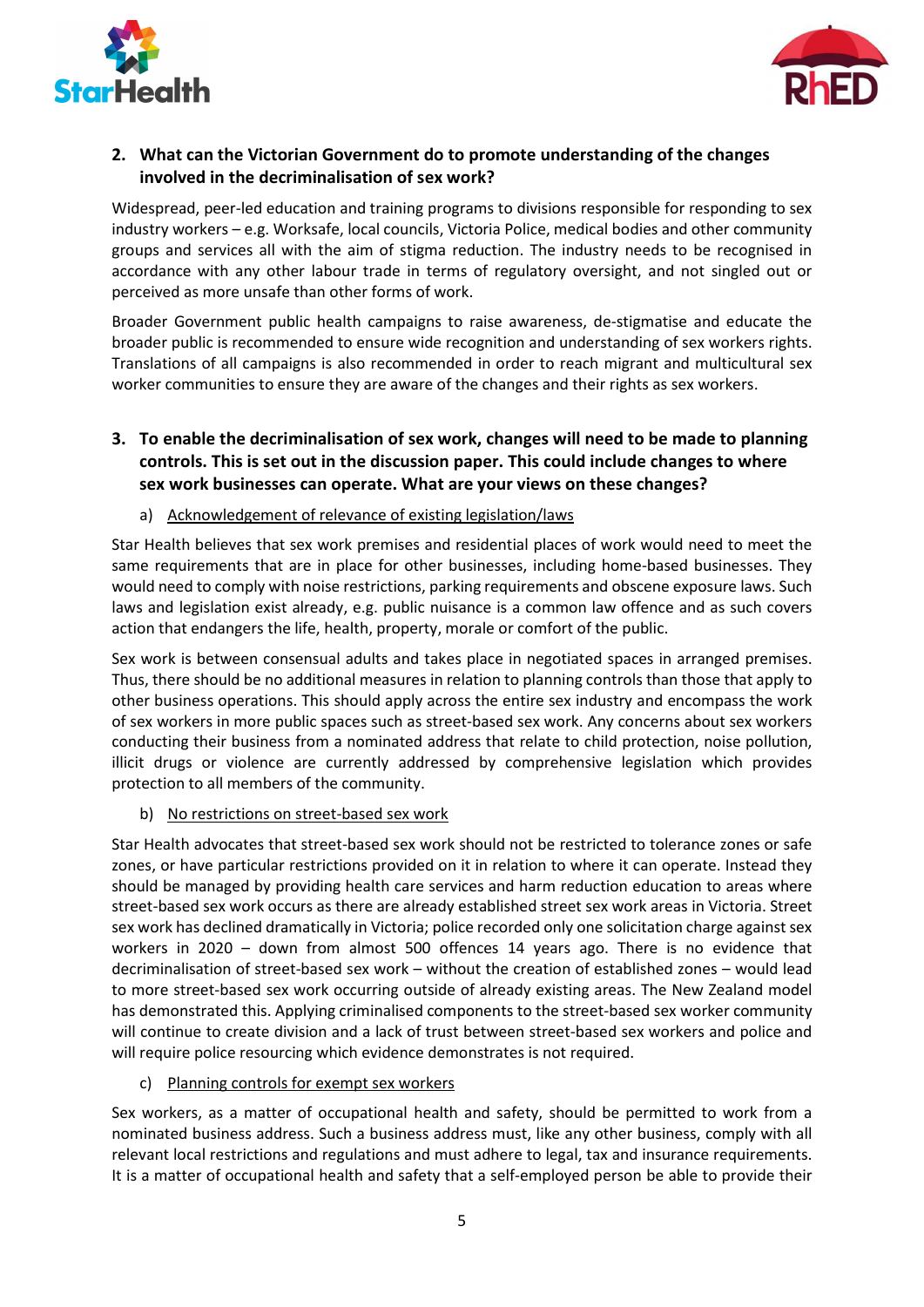



own secure working environment. This includes the right to privacy and discretion. Any concerns about sex workers conducting their business from a nominated address that relate to child protection, noise pollution, illicit drugs or violence are currently addressed by comprehensive legislation which provides protection to all members of the community.

### 4. Do you have any concerns about the decriminalisation of sex work? If so, what are your main concerns?

Concerns exist in relation to the proposed continued partial criminalisation of street-based sex work as detailed above.

Criminalisation isolates street-based sex workers, forcing them into unsafe working practices and conditions. Any criminalised components will reduce the likelihood of sex workers reporting violent offenders and crimes committed against them in their workplaces to police. It also diminishes their opportunities to access peer support groups and education. Criminalisation instils fear and may encourage sex workers to engage in risky sexual encounters to avoid interactions with police; this then poses the risk of elevating BBV and STI transmission. Street based sex workers who use drugs are at greater risk of experiencing legal and health issues as a result of criminalisation, stigma and discrimination. Evidence suggests policing fails to reduce the size of the sex industry.

Street-based sex workers' relationships with police will improve if police are no longer the regulators of the industry. Without any aspect of criminalisation attached to street-based sex work, greater safety will be able to be provided to those who participate in street sex work, by enabling a greater focus on safety and amenity rather than enforcement.

# 5. What other factors do you think are important for the Victorian Government to consider in ensuring the successful implementation of this model?

#### a) Provision of adequate facilities

Councils need to ensure adequate facilities are provided for street-based sex workers, including: public toilets, hand washing facilities, water fountains, showers, NSP vending machines, safe and secure bins for disposal of used safer sex supplies and/or NSP equipment etc. Councils should also consider lowered speed limits in known sex work areas to provide additional protection for workers, clients, residents and the broader community, due to an increase in traffic on the roads. Other models should be explored where safe houses/spaces such as private car parks with no or minimal fees have been used (e.g. NSW, Germany). Star Health is a proponent of a model where such spaces could be community health service run support facilities with the appropriate resourcing.

#### b) COVID-19 and the importance of sex work as a legitimate occupation

COVID-19 has had a disproportionately negative impact on those involved in the sex work industry. Under the full COVID-19 lockdown restrictions, the entire sex industry has been rendered illegal. Sex workers who are working legally, including those who are registered, may not declare income with the ATO for a number of reasons. There are also those deemed to be working illegally because they are not working in licensed brothels, massage parlours and escort agencies. Those working in the sex industry may not have other income sources, and yet are ineligible for government support.

Also, those who have worked for different legal employers during the last 12 months may also not qualify for support as they are deemed to have not worked for the same organisation within a year. We need to ensure that decriminalisation provides sex workers with greater entitlements and securities and in the process ensure it protects their dignity and their human rights.